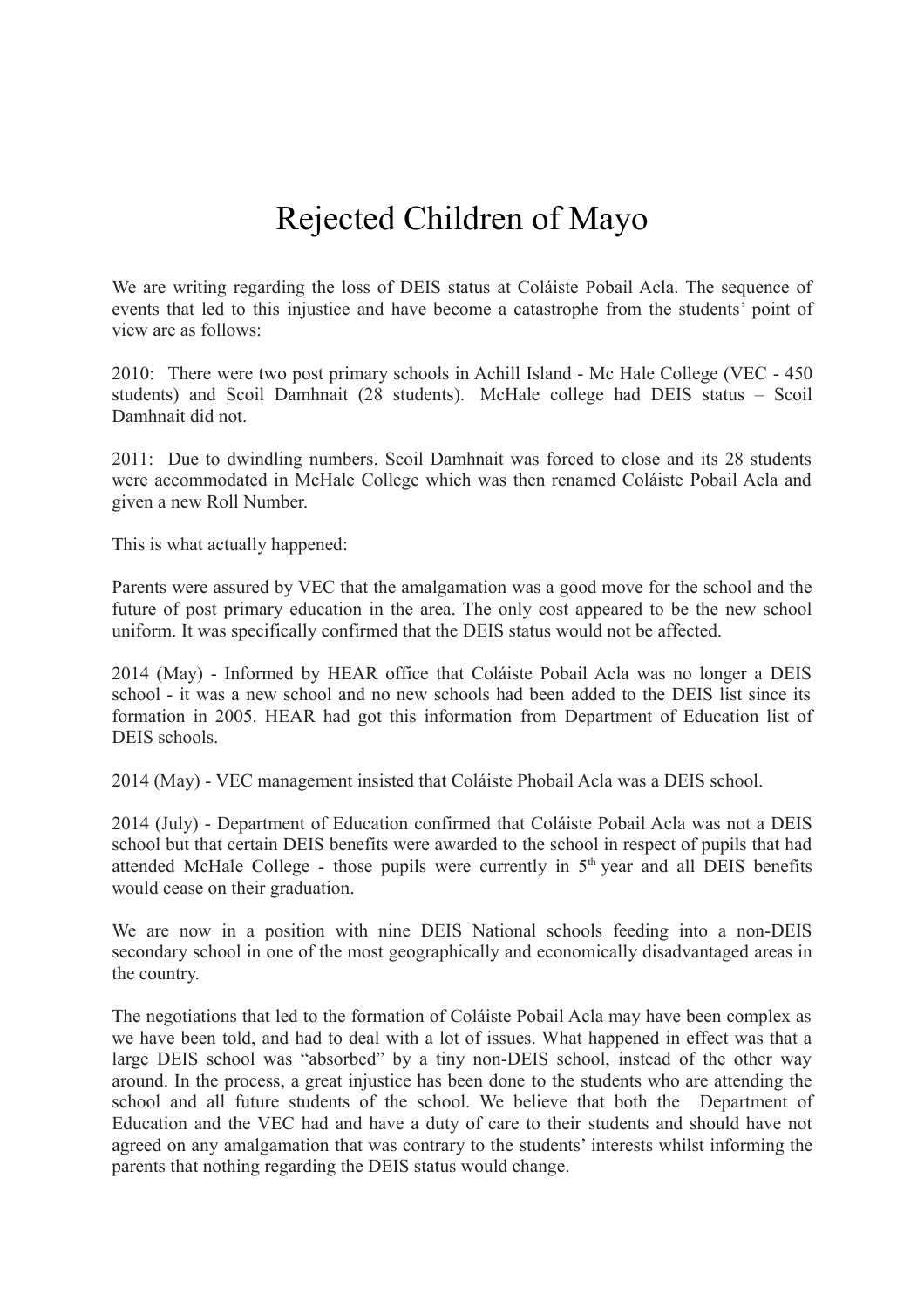The accommodation of 28 students from a school that was forced to close due to a dwindling population, a crippling recession, and the re-emergence of mass emigration should have been supported by the VEC and the Department of Education, without being seen as an opportunity to further deprive all of the students of the area. The parents of all these students are bitterly disappointed by this. The Leaving Certificate students of 2014/2015 have already suffered, and it looks like the students of 2016 will suffer further injustice.

DEIS status has been removed from a school serving one of the country's most disadvantaged areas. Its immediate Full reinstatement is the only way justice can be served.

Despite numerous letters being sent to the relevent bodies and meetings with local politicians who confirmed that there had been a mistake and if we kept quiet and gave them time to sort the mistake out, the full DEIS status would be retained

We have now been informed that full DEIS status will not be reinstated.

As parents, our interests are solely the welfare of our children and we are aggrieved that their educational futures have been affected by persons more interested in new school names and roll numbers.

## *The Children of Achill Island, Currane, Tonragee, Mulranny and Ballycroy need your help - Please do not let them down.*

We are just trying to give them a chance.

We look forward to your reply

Regards

Seamus Butler & Greg Hannigan

Joint Chair of the Parents' Council Association, Coláiste Pobail Acla,

Achill Island

County Mayo

The following is a list of supports for DEIS Post Primary schools - these are now denied to Coláiste Pobail Acla as a result of the amalgamation.

Staffing schedule of 18.25:1 compared to the existing standard 19:1 which applied in non-fee charging schools.

 [Approved Allocation of Teaching Posts for 2014/2015 in Voluntary Secondary](http://www.education.ie/en/Schools-Colleges/Services/Teacher-Allocations-Staffing/Teacher-Allocation/Approved-Allocation-of-Teaching-Posts-for-2014-2015-in-Voluntary-Secondary-Schools.pdf)  [Schools](http://www.education.ie/en/Schools-Colleges/Services/Teacher-Allocations-Staffing/Teacher-Allocation/Approved-Allocation-of-Teaching-Posts-for-2014-2015-in-Voluntary-Secondary-Schools.pdf)